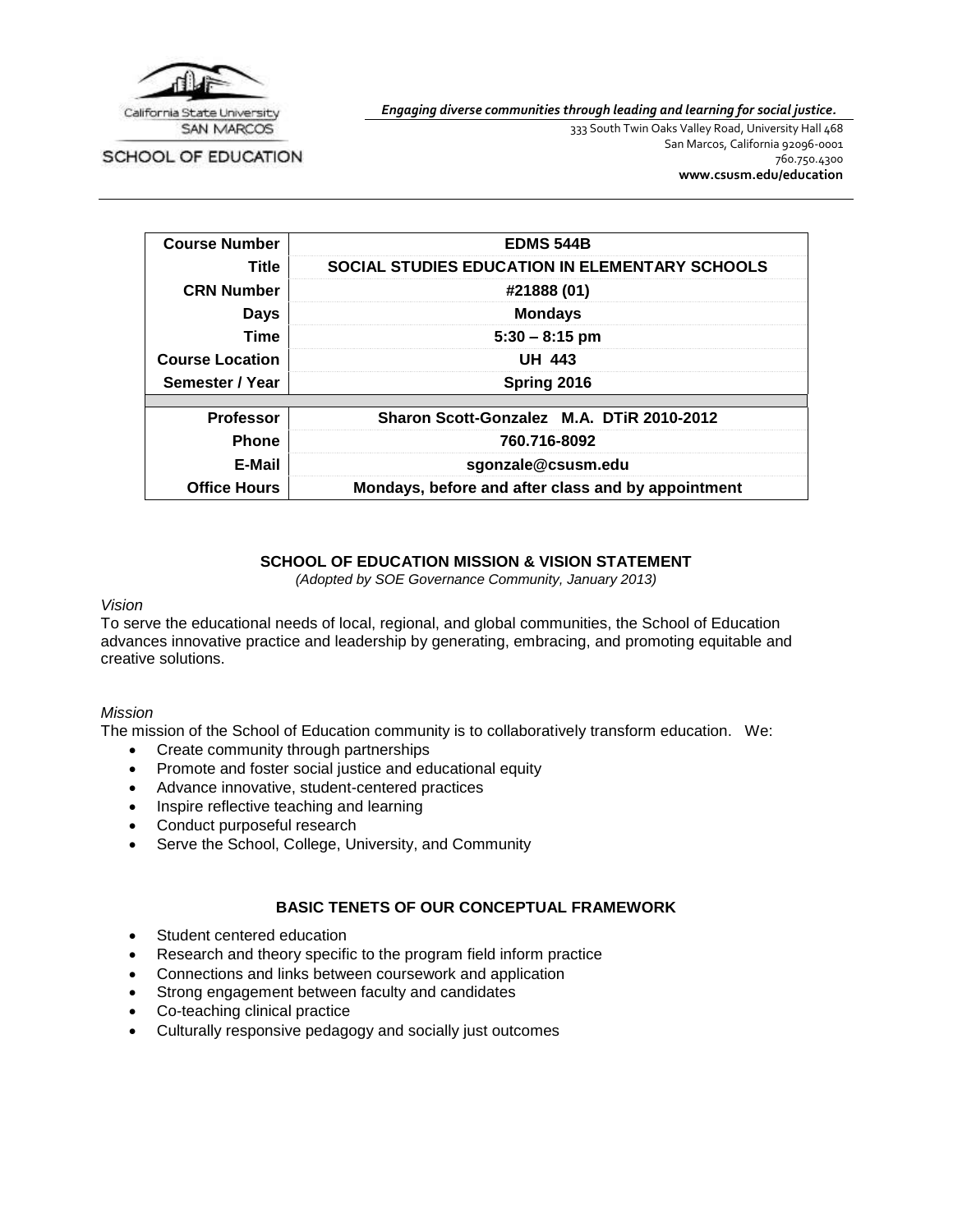# **COURSE DESCRIPTION**

#### *Children are the messages we will send to a time we will never see… Neil Postman*

Catalog: Focuses on curriculum development, methods, techniques, materials, planning, organization, and assessment in social studies. The integration of curricular areas is addressed. Methods of cross-cultural language and academic development will be integrated into the course. *Requires participation/ observation in the public schools.*

Scott-Gonzalez: This course will introduce prospective elementary school teachers to the theoretical concepts, instructional methods and materials used in social studies education to engage students in higherlevel thinking through cognitive and affective involvement. The broad emphasis of this course will focus on curriculum development, methods, techniques, materials, planning, organization, and assessment in social studies. The integration of curricular areas is addressed. Methods of cross-cultural language and academic development will be integrated into the course. A secondary focus will be on the effective infusion of the arts (dance, music, fine arts, and drama) into the curriculum.

Social studies is perhaps **the** most important part of the school curriculum because it not only brings together basic tools (such as the 3 Rs) but it **utilizes them authentically**. In the social studies we wrestle with crucial questions: What kind of society do we want to have? What is a "good citizen"? What is fair? How can we create better ways of living together? Our role as educators is to help students develop responsible and thoughtful ways of thinking, believing and acting.

As your instructor, I am committed to modeling reflective and transparent teaching in order to assist you in successfully achieving the goals of this course.

#### **Course Prerequisites**

Completion of Semesters 1-3 of the Integrated Credential Program.

#### **Course Objectives and Learning Outcomes** (CLOs)

As a result of this course, you will be able to:

1) apply the California History/Social Science and Visual/Performing Arts Frameworks (Standards) -- with consideration of Common Core assessments -- to the classroom experience;

2) understand the value of incorporating primary source materials, the arts & visual literacy, and oral history methods into social studies instruction;

3) become aware of the multitude of community resources available to teachers and the ways in which these resources can be used to strengthen the social studies program;

4) design lessons / units that are grade level and developmentally appropriate, that utilize primary source materials, that infuse the arts as well as a multicultural/lingual perspective, and that address the needs of diverse learners;

5) design curricula that reflect a variety of instructional strategies and that develop children's higher-level thinking skills through active participation;

6) more deeply appreciate the social sciences, history and the arts as essential fields of study – and know how to make this content relevant to children's lives.

#### **Credit Hour Policy Statement**

Students are expected to spend a minimum of two hours outside of the classroom each week for each unit of credit engaged in learning.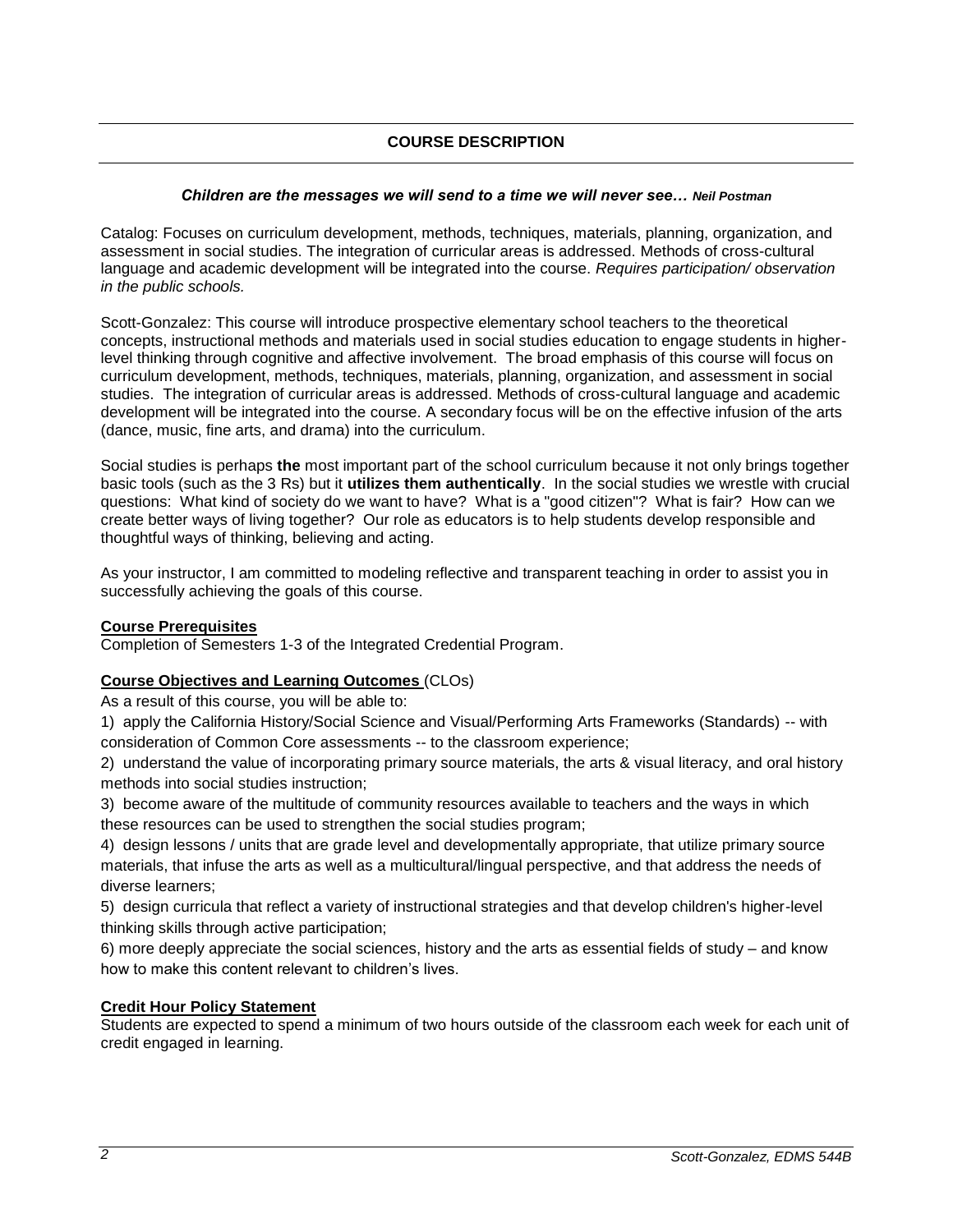### **REQUIRED TEXTS**

- Lee, John. (2008). Visualizing Elementary Social Studies Methods. John Wiley & Sons, Inc. ISBN: 978-0-471-72066-9 (available from our bookstore and online sellers)
- CSDE. (2005). History-Social Science Framework (for California Public Schools K-12). Sacramento, CA. Access online at: <http://www.cde.ca.gov/ci/cr/cf/documents/histsocsciframe.pdf>
- CSDE. (2004) Visual and Performing Arts Framework (for California Public Schools K-12) Sacramento, CA. Access online at:<http://www.cde.ca.gov/ci/cr/cf/documents/vpaframewrk.pdf>
- CSDE. (2013) California Common Core Standards: English Language Arts and Literacy in History/Social Studies, Science, and Technical Subjects (for California Public Schools K-12) Access online at<http://www.cde.ca.gov/re/cc/>

*Additional readings/handouts provided by the instructor will be required and available on Cougar Courses.*

#### **Professionalism – Dispositions**

Because this course is part of an accredited program that leads to professional certification, students are expected to demonstrate behavior consistent with a professional career. Lack of professionalism in any of the following areas will alter the final grade:

1. Attend all class meetings. If you miss a class session, please notify the instructor in writing (email) as soon as possible. Absences do not change assignment due dates. See the Attendance Policy – page 5 - for this course.

2. Arrive on time just as you would at a school site. Late arrivals to and early departures from class will lower your final grade.

3. Prepare carefully for class. Be ready to discuss readings and assignments thoughtfully. All voices are valued in our classroom community. Please be sure we get to hear your thoughts on the topics we cover. This is important for your professionalism grade.

4. Complete assignments on time. Late assignments will receive a 20% reduction in points for each day late. Occasionally a student may be asked to revise an assignment. If so, the revised work must be submitted no later than one week after it was returned and may not be eligible for full credit. Absences do not change assignment due dates. If you are absent when an assignment is due, you may submit the work via email (except for *Social Studies in You*!) so that it is not counted late. I will confirm receipt of emailed assignments.

5. Interact professionally and collaborate responsibly with your colleagues and professor. Teacher education is a professional preparation program and students will be expected to adhere to standards of dependability, academic honesty and writing achievement. In short, please do your part to promote a healthy, happy, productive social environment.

**Also, you are welcome to use an electronic device in class. However, it is expected that you will use the technology for class related activity. Save checking emails or other personal use for time outside of class. This applies to cell phones as well. Lack of respect in this regard will significantly impact your professionalism grade.**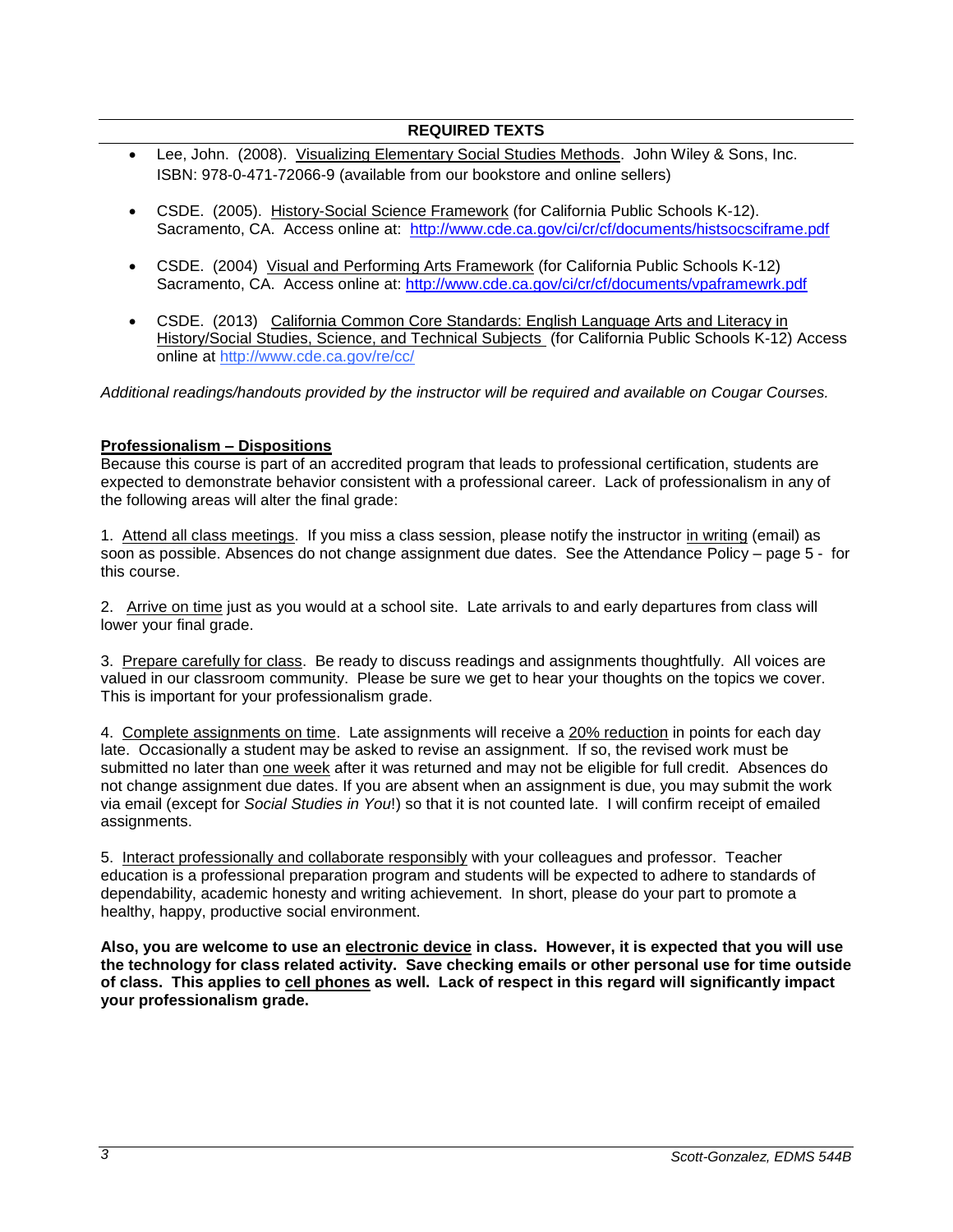## **Authorization to Teach English Learners**

This credential program has been specifically designed to prepare teachers for the diversity of languages often encountered in California public school classrooms. The authorization to teach English learners is met through the infusion of content and experiences within the credential program, as well as additional coursework. Candidates successfully completing this program receive a credential with authorization to teach English learners. *(Approved by CCTC in SB 2042 Program Standards, August 02)*

### **Teacher Performance Expectation (TPE) Competencies**

The course objectives, assignments, and assessments have been aligned with the CTC standards for a Multiple Subject Credential. This course is designed to help teachers seeking a California teaching credential to develop the skills, knowledge, and attitudes necessary to assist schools and district in implementing effective programs for all students. The successful candidate will be able to merge theory and practice in order to realize a comprehensive and extensive educational program for all students. You will be required to formally address the following TPEs in this course: *TPA 1A – History/Social Science* as well as *TPE 11 – The Social Environment.*

#### **Teacher Performance Assessment**

Beginning July 1, 2008 all California credential candidates must successfully complete a state-approved Teacher Performance Assessment (TPA), as part of the credential program of preparation. During the 2015- 16 academic year the CSUSM credential programs will use either the CalTPA (California Teacher Performance Assessment) or the edTPA (Educative Teacher Performance Assessment).

Check with your program coordinator to determine which assessment is used for your credential program.

#### **CalTPA**

To assist with your successful completion of the CalTPA, a series of informational seminars are offered over the course of the program. TPA related questions and logistical concerns are to be addressed during the seminars. Your attendance to TPA seminars will greatly contribute to your success on the assessment. The CalTPA Candidate Handbook, TPA seminar schedule, and other TPA support materials may be found on the SOE website: <http://www.csusm.edu/education/CalTPA/ProgramMaterialsTPA.html>

# **edTPA**

Beginning in fall 2015, for newly entering initial candidates, the CSUSM assessment system is the edTPA. To assist with your successful completion of the edTPA, a capstone class is part of your curriculum. In this class edTPA related questions and logistical concerns are addressed. Additional support materials are available on the edTPA website: [http://www.edtpa.com/PageView.aspx?f=GEN\\_Candidates.html](http://www.edtpa.com/PageView.aspx?f=GEN_Candidates.html)

Additionally, to support your success in your credential program and with TPA, SOE classes use common pedagogical language, lesson plans (lesson designs), and unit plans (unit designs).

#### **Assessment of Professional Dispositions**

Assessing a candidate's dispositions within a professional preparation program is recognition that teaching and working with learners of all ages requires not only specific content knowledge and pedagogical skills, but positive attitudes about multiple dimensions of the profession. The School of Education has identified six dispositions – social justice and equity, collaboration, critical thinking, professional ethics, reflective teaching and learning, and life-long learning—and developed an assessment rubric. For each dispositional element, there are three levels of performance - *unacceptable*, *initial target*, and *advanced target*. The description and rubric for the three levels of performance offer measurable behaviors and examples.

The assessment is designed to provide candidates with ongoing feedback for their growth in professional dispositions and includes a self-assessment by the candidate. The dispositions and rubric are presented, explained and assessed in one or more designated courses in each program as well as in clinical practice. Based upon assessment feedback candidates will compose a reflection that becomes part of the candidate's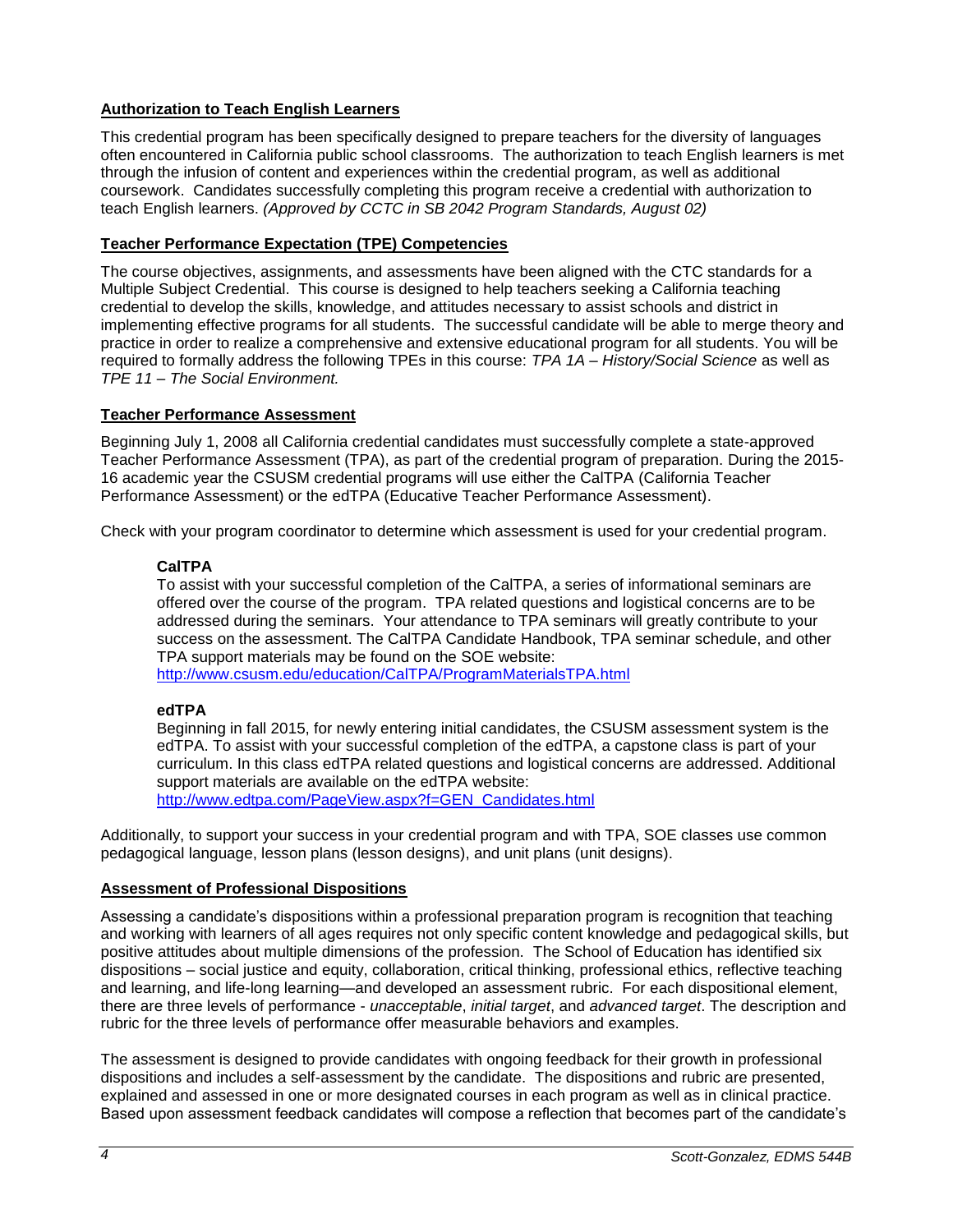Teaching Performance Expectation portfolio. Candidates are expected to meet the level of *initial target* during the program.

In EDMS 544, teacher candidates will engage in active learning each class session, and will be expected to actively participate, collaborate, and demonstrate professionalism at all times. Ask yourself…

- Do you participate in class discussions productively, sharing your knowledge and understandings?
- Do you interact productively with your peers, taking on a variety of roles (leader, follower, etc.)?
- Do you contribute appropriately to group work—do you "do your share"?
- Are you able to accept others' opinions? Are you supportive of others' ideas?
- Do you support your peers during their presentations?
- Can you monitor and adjust your participation to allow for others' ideas to be heard?
- Do you show a positive attitude and disposition towards teaching all students?
- Do you exhibit professional behavior at all times and display a "can do" attitude?

#### **GENERAL CONSIDERATIONS**

#### **School of Education Attendance Policy**

Due to the dynamic and interactive nature of courses in the School of Education, all candidates (course participants) are expected to attend all classes and participate actively. At a minimum, candidates (course participants) must attend more than 80% of class time, or s/he may not receive a passing grade for the course at the discretion of the instructor. Individual instructors may adopt more stringent attendance requirements. Should the candidate (course participants) have extenuating circumstances, s/he should contact the instructor as soon as possible. *(Adopted by the COE Governance Community, December, 1997).*

**For this class,** candidates missing more than one class session cannot earn an A or A-. Candidates missing more than two class sessions cannot earn a B or B+. Candidates missing more than three classes cannot earn a C+. Arriving late or leaving early by more than 15 minutes counts as an absence. Please email your instructor if you will be absent. Keep in mind that notifying the instructor does not excuse you from submitting required work.

#### **Policy on Late/Missed Work**

Refer to #1 & #4 under "Professionalism – Dispositions" – page 3.

#### **CSUSM Academic Honesty Policy**

Students will be expected to adhere to standards of academic honesty and integrity, as outlined in the Student Academic Honesty Policy. All assignments must be original work, clear and error-free. All ideas/material that are borrowed from other sources must have appropriate references to the original sources. Any quoted material should give credit to the source and be punctuated accordingly.

Academic Honesty and Integrity: Students are responsible for honest completion and representation of their work. Your course catalog details the ethical standards and penalties for infractions. There will be zero tolerance for infractions. If you believe there has been an infraction by someone in the class, please bring it to the instructor's attention. The instructor reserves the right to discipline any student for academic dishonesty, in accordance with the general rules and regulations of the university. Disciplinary action may include the lowering of grades and/or the assignment of a failing grade for an exam, assignment, or the class as a whole.

Incidents of Academic Dishonesty will be reported to the Dean of Students. Sanctions at the University level may include suspension or expulsion from the University. Refer to the full Academic Honesty Policy at: [http://www.csusm.edu/policies/active/documents/Academic\\_Honesty\\_Policy.html](http://www.csusm.edu/policies/active/documents/Academic_Honesty_Policy.html)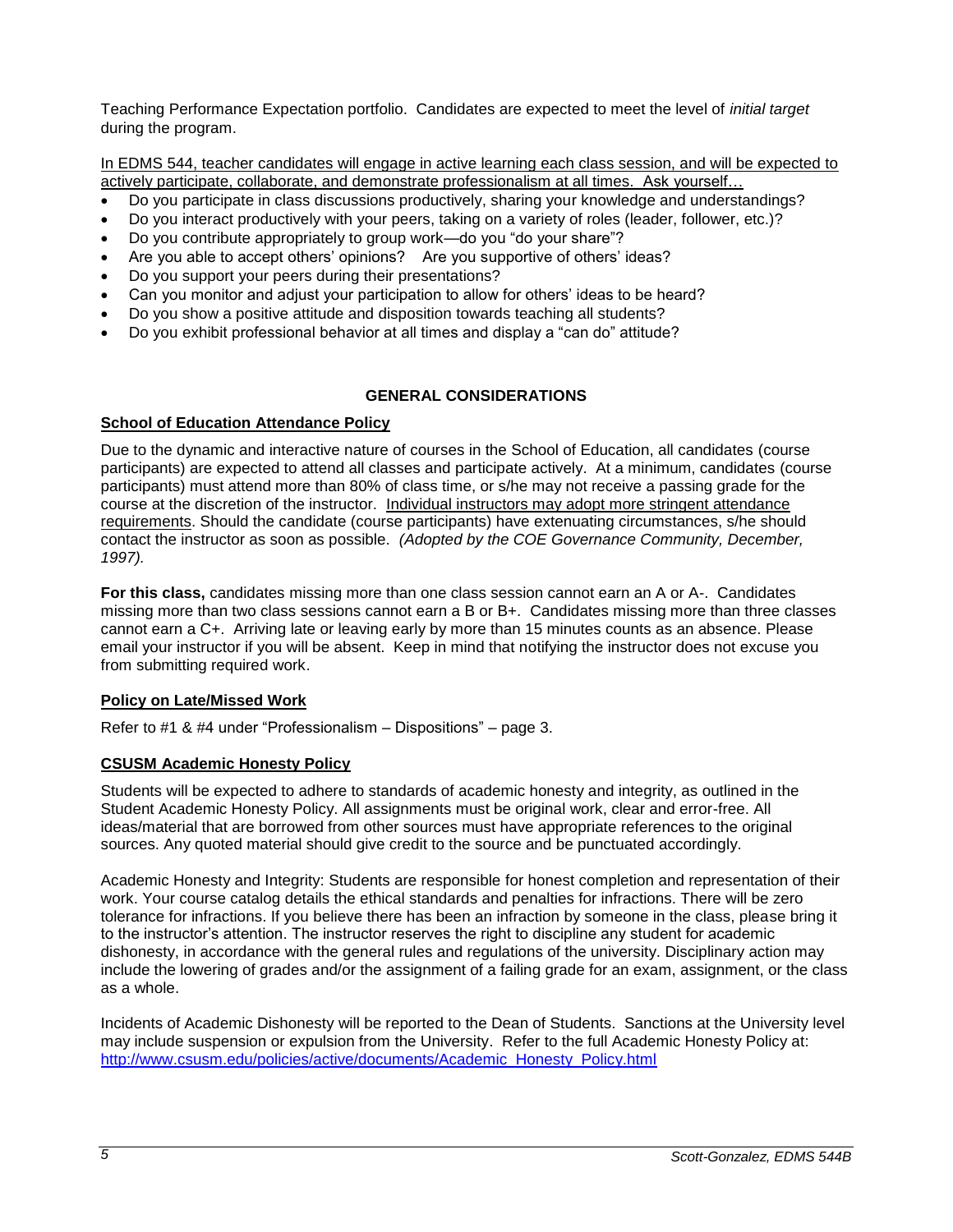### **Plagiarism**

As an educator, it is expected that each candidate (course participant) will do his/her own work, and contribute equally to group projects and processes. Plagiarism or cheating is unacceptable under any circumstances. If you are in doubt about whether your work is paraphrased or plagiarized see the Plagiarism Prevention for Students website [http://library.csusm.edu/plagiarism/index.html.](http://library.csusm.edu/plagiarism/index.html) If there are questions about academic honesty, please consult the University catalog.

#### **Students with Disabilities Requiring Reasonable Accommodations**

Students with disabilities who require reasonable accommodations must be approved for services by providing appropriate and recent documentation to the Office of Disabled Student Services (DSS). This office is located in Craven Hall 4300, and can be contacted by phone at (760) 750-4905, or TTY (760) 750- 4909. Students authorized by DSS to receive reasonable accommodations should meet with their instructor during office hours or, in order to ensure confidentiality, in a more private setting.

#### **All University Writing Requirement**

A writing requirement of 2500 words is required in all CSUSM courses. You will achieve a significant writing experience in EDMS 544 through the following assignments: weekly reading journal responses, literature connection lesson plan, field trip project, oral history project, and various in-class writing prompts.

#### **Use of Technology**

Candidates (Course participants) are expected to demonstrate competency in the use of various forms of technology (i.e. word processing, electronic mail, Moodle, use of the Internet, and/or multimedia presentations). Specific requirements for course assignments with regard to technology are at the discretion of the instructor. Keep a digital copy of all assignments for use in your teaching portfolio. For this course, all assignments will be submitted in hard copy – unless an absence prevents submission in person.

#### **Electronic Communication Protocol**

Electronic correspondence is a part of your professional interactions. If you need to contact the instructor, email is often the easiest way to do so. It is my intention to respond to all received e-mails in a timely manner. Please be reminded that e-mail and on-line discussions are a very specific form of communication, with their own nuances and etiquette. For instance, electronic messages sent in all upper case (or lower case) letters, major typos, or slang, often communicate more than the sender originally intended. With that said, please be mindful of all e-mail and on-line discussion messages you send to your colleagues, to faculty members in the School of Education, or to persons within the greater educational community. All electronic messages should be crafted with professionalism and care.

Things to consider:

- Would I say in person what this electronic message specifically says?
- How could this message be misconstrued?
- Does this message represent my highest self?
- Am I sending this electronic message to avoid a face-to-face conversation?

In addition, if there is ever a concern with an electronic message sent to you, please talk with the author in person in order to correct any confusion.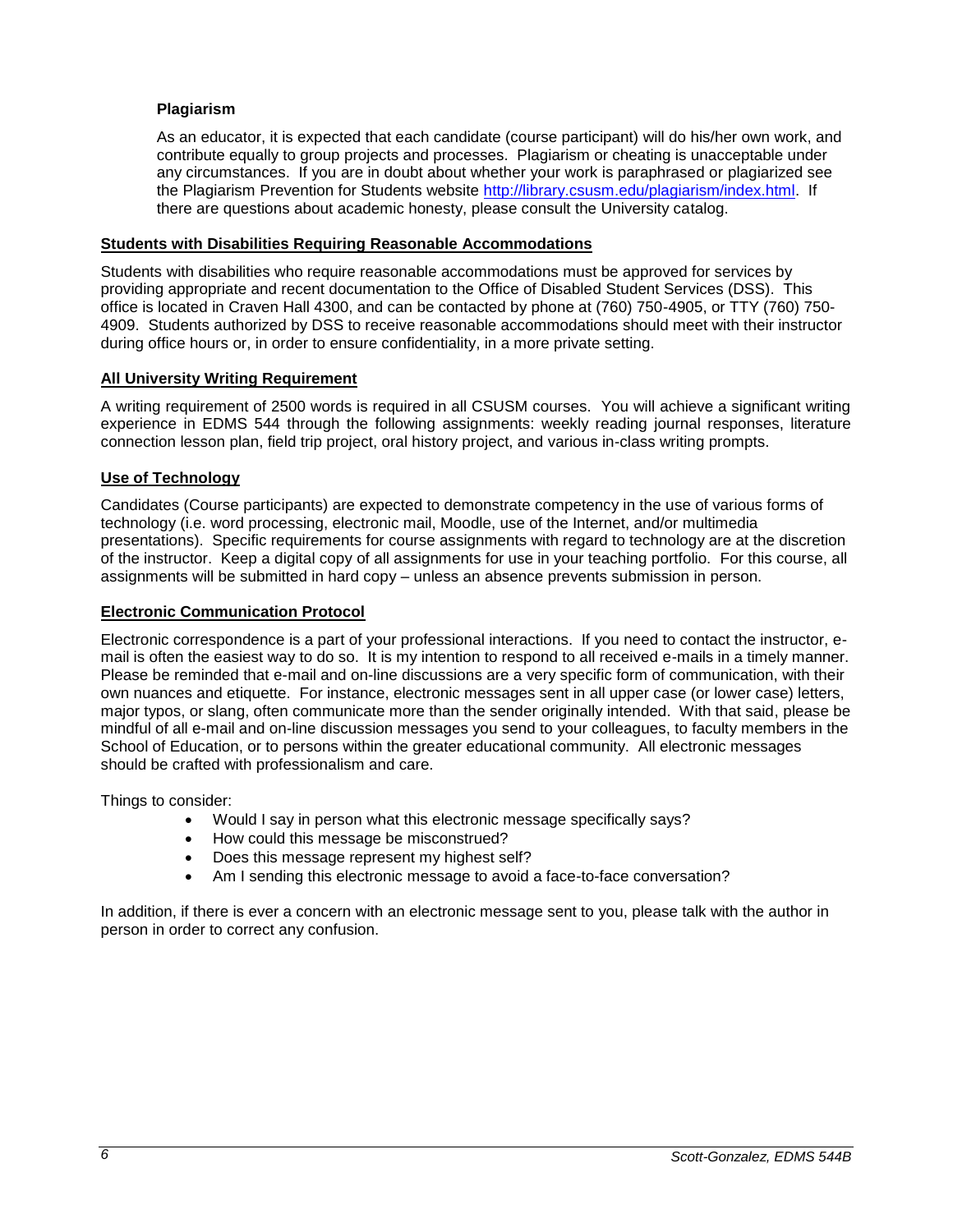### **COURSE REQUIREMENTS AND GRADED COURSE COMPONENTS**

### *Reading Response Journals* (CLOs #1,2,3,4,5,6) *30 points*

The assigned readings provide an important foundation for your increasing understanding of how to effectively teach social studies and infuse the arts. To aid you in remembering the readings, and assist you with meaningful class participation, you are asked to respond to each reading assignment by coming to class with a typed one page response. Response journals will be collected at each class session and will only receive full points if completed by the date indicated in the schedule. Alternatively, you may use the "Activities Based on Multiple Intelligences" for up to 3 journals. Be prepared to share your response in class.

Please structure each entry with:

- (1) your name and nicknumber,
- (2) reading identification (Chapter 8, for example),
- (3) key points from the reading, include page # (bulleted list, single-spaced, 12-font),
- (4) a paragraph following that connects the reading to your perspectives/experience (double-spaced),
- (5) one question the reading prompts you to ask.

You will permitted one "free pass" that can be used in place of one journal (with the exception of the jigsawed chapters: 4, 8, 9, 11, 12, 14). Three points will be deducted for each missing journal.

*Finding the Social Studies in You!* (CLOs #2,6) *1 bonus point!*

Have you ever tried to explain who you are through six social studies disciplines? For this (required) assignment, you will reintroduce yourself to our class by sharing stories and material culture from your life that relate to six of our eight disciplines.

You may use photographs, drawings, objects, collections, your imagination, etc. Your in-class presentation will model a way to verbally and visually engage your students -- and will demonstrate your understanding of the disciplines you select. Aim to present for 5 minutes.

#### **The following three assignments will link together to support a social studies unit plan centered around a Big Idea for your selected grade level (K-6)…**

**\*\*\* NOTE: Full assignment guidelines can be found on Cougar Courses. \*\*\***

# *Literature Connection – Lesson Plan… a partner assignment* (CLOs #1,2,4,5,6) *20 points*

A wealth of children's literature exists that strongly supports the state standards for teaching social studies. For this assignment you and your partners will select *one book* appropriate for the grade level unit you are developing. You will then dramatically present your book and explain how it can be used to advance children's thinking about key social studies concepts and the arts. You will create a handout for your colleagues and design a lesson that incorporates your book.

# *Community Resource / Field Trip Project… a partner assignment* (CLOs #1,2,3,5,6) *20 points*

In this assignment you and your Literature Connection partners will explore and share information about a field trip site in San Diego or Riverside County. By designing a variety of pre, during, and post-trip lessons, as well as higher level thinking questions and assessments, you will be able to plan an educational (rather than purely recreational) field trip.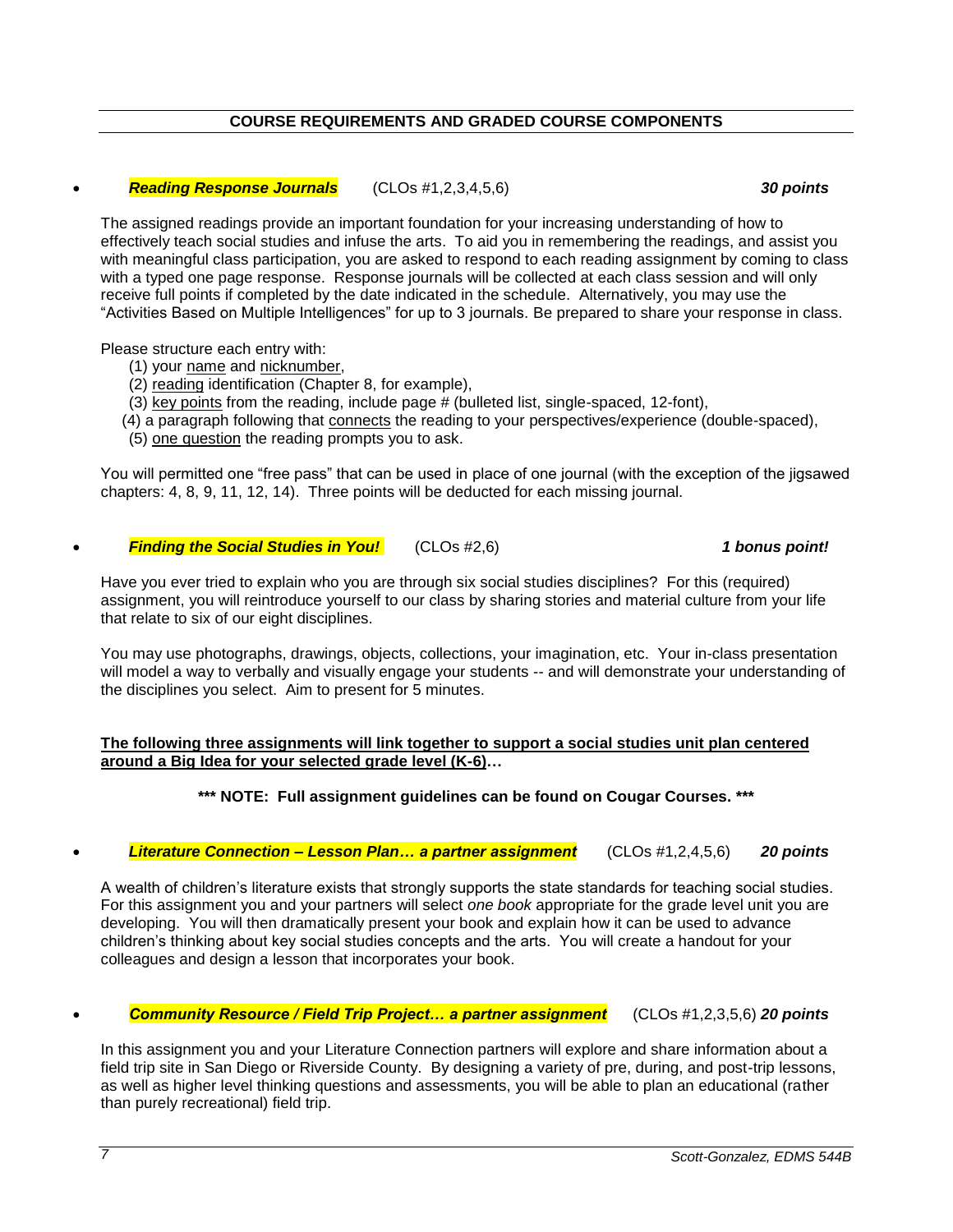#### *Oral History Project … an individual assignment* (CLOs #1,2,3,4,5,6) *20 points*

Collecting oral histories is an exciting way to help children understand that "history" is found all around us and is being continually created. In this project, you will conduct an oral history interview of a person about a topic that relates to your social studies unit.

To support your interview and demonstrate the power of visual literacy and material culture, you will bring to class on the designated day a primary source object (artifact, document, photographs, etc.) of significance to the person/topic of the interview. We will then create a "classroom museum."

*Mock Interview* (CLOs #1,2,3,4,5,6) *10 points*

Imagine you are at a job interview and were just asked: "How will you teach social studies in your classroom?" Knowing how to teach and structure learning in social studies, and then being able to express your understanding, can be two different abilities. In order to help you eloquently articulate the knowledge you gained through this course (and thereby increase your chances of getting hired!), as well as enhance your educational philosophy, you will participate in a mock interview during our last class. Preparing for the interview will also serve to reinforce the breath of knowledge you've gained in EDMS 544—in history, geography, economics, political science, anthropology, religion, sociology, psychology…plus instructional strategies, standards and assessments.

| <b>ASSIGNMENT</b>                   | <b>POINTS</b> |
|-------------------------------------|---------------|
| Professionalism/Reading Journals    | 30 points     |
| Social Studies in You!              | 1 bonus point |
| Literature Connection - Lesson Plan | 20 points     |
| <b>Community Field Trip</b>         | 20 points     |
| <b>Oral History Project</b>         | 20 points     |
| Mock Interview                      | 10 points     |

| <b>TOTAL:</b>                             | 100 points |
|-------------------------------------------|------------|
| (There is no final exam for this course.) |            |

#### **Grading Scale:**

Grades will be determined by the total number of points earned (100 points possible):

| $A = 94-100$ $A = 91-93$ $B = 88-90$ $B = 81-84$ $B = 85-87$ |  |            |
|--------------------------------------------------------------|--|------------|
| $C_+ = 78-80$ $C = 74-77$ $C_- = 71-73$ $D = 60-70$          |  | $F = 0.59$ |

Remember! You must maintain a B average (3.0 GPA) in your teacher education courses to receive a teaching credential from the State of California.

#### **Exemplary "A" Teacher Candidates (you!)**

1. Demonstrate serious commitment to their learning, making full use of the learning opportunities available and searching out the implications of their learning for future use.

2. Complete all assignments thoroughly, thoughtfully and timely.

3. Make insightful connections between assignments and their developing overall understanding of social studies concepts; continually question and examine assumptions in a genuine spirit of inquiry.

4. Show high level achievement of course goals.

5. Display a "can do" attitude, give 100%, and work to help others learn too.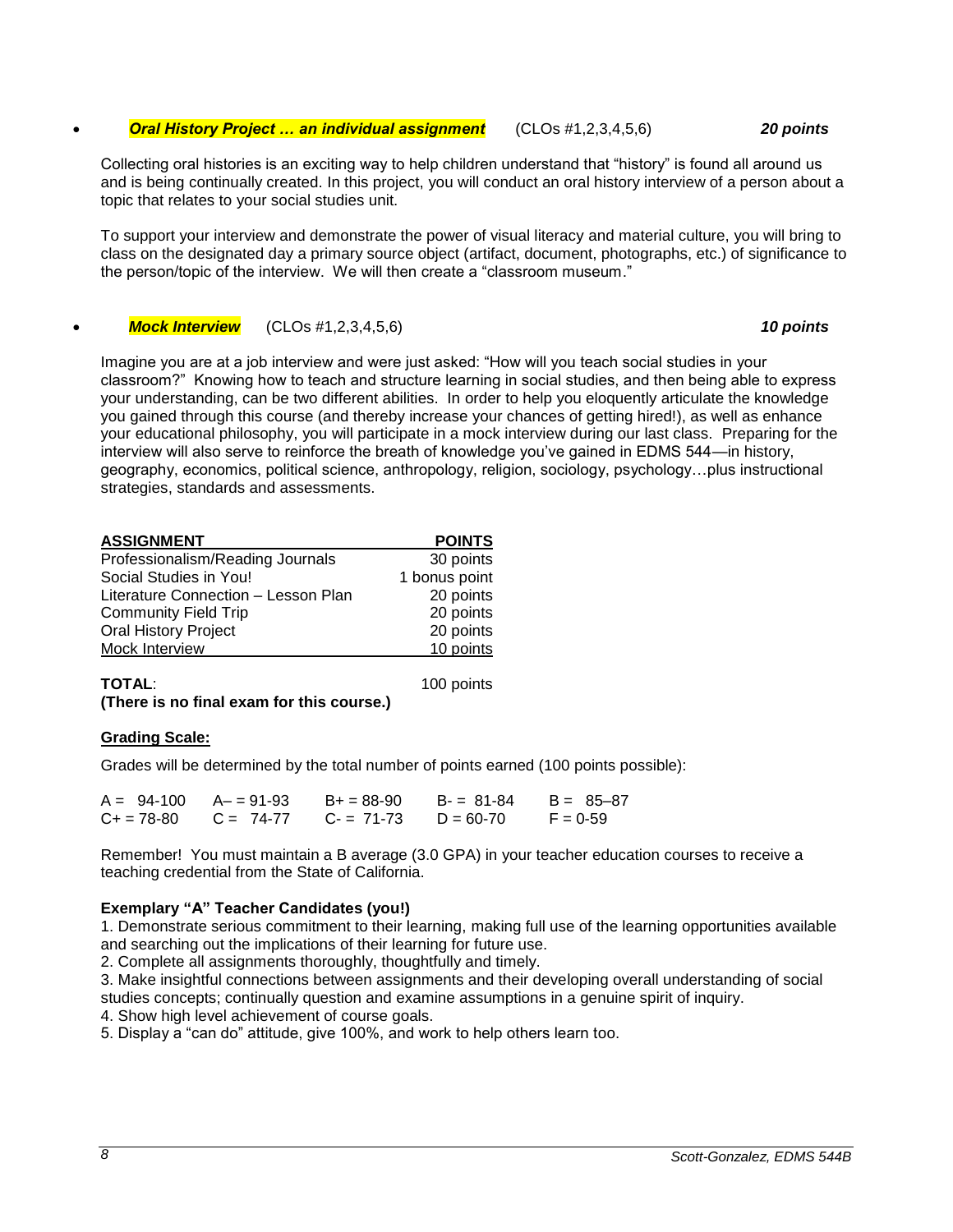# **MONDAYS Chapter Readings Week/Date Session Topics & Response Journals Assignment Due #1-1/25** *"Social Studies" -- What? Why?* • **Bring Lee textbook to EACH class** Introduction and Course Overview **#2-2/1** *The Big Picture: California's Framework* • Reading Response Chapter 1 Lesson and Unit Planning **1** • bring a small photo for your folder • Reading Response Chapter 2 **#-2/8** *Looking in the Mirror* **2** • **SS in You! Presentations** The Reflective Teaching Cycle **• Literature Book Chat sign ups** • Field Trip sign ups • Reading Response Chapter 3<br>• Book Chat Group #1 **#4-2/15** *Curious Minds Want to Know* **3** • **Book Chat Group #1** Inquiry, Investigations, Interpretations • Reading Response Chapter 4,8,or 9 **#5-2/22** *We Can Do It All! Social Studies & Arts* **4, 8 OR 9** • **Book Chat Group #2** Meeting Standards, Covering Curriculum • Unit Proposal (in class) Directly & Indirectly • Reading Response Chapter 5 **#6-2/29** *Creating Empathetic History Detectives* **5** • **Book Chat Group #3** Teaching for Historical Understanding • Reading Response OH articles **#7-3/7** *Listening to the Stories of HiSTORY* **oral history** • **Book Chat Group #4** Oral History for Active Learning **articles** • SS/Lit Lesson Plan (*draft*) • Reading Response Chapter 6 **#8-3/14** *Human Impact on the World* **6** • **Book Chat Group #5** • **SS/Lit Lesson Plan (partner)** Teaching for Geographic Awareness • Field Trip Project (*draft*) **#9-3/21 Spring Break! #10-3/28** *Learning Outside the Classroom* Field Trips for Educational Inquiry •Reading Response Chapter 7 **#11-4/4** *Caring Citizens for the New Millennium* **7** • **Book Chat Group #6** Teaching for Civic Competence • **Field Trip Project (partner)** •Reading Response Chapter 10 **#12-4/11** *Literacy Cultivates the H.O.T.S.* **10** • **Book Chat Group #7** Thinking Through Reading & Writing

**EDMS 544B – COURSE TOPICS, READINGS, DUE DATES Integrated Credential Program: Anticipated Schedule for Spring 2016**